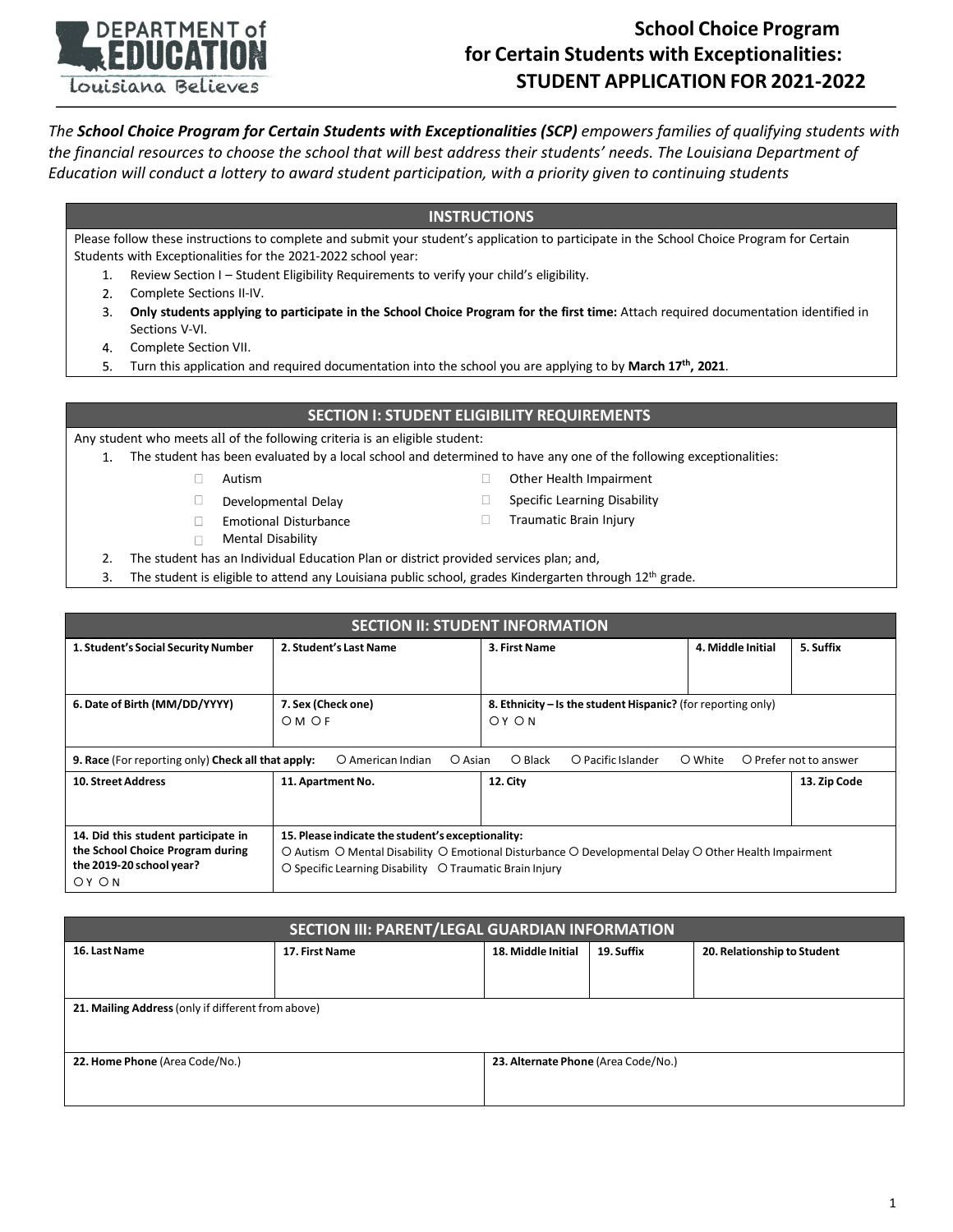

## **School Choice Program for Certain Students with Exceptionalities: STUDENT APPLICATION FOR 2021-2022**

Louisiana Believes

# **SECTION IV: SCHOOL INFORMATION** 24. Selected School for the 2021-2022 School Year (See list Below) 25. Selected School's Site Code for the 2021-2022 School Year (See List Below) 26. Projected Grade Level for the 2021-2022 School Year (K-12) 27. Current School During the 2020-2021 School Year

| 2021-22 Participating Schools |                                                     |                  |                                                                      |                       |  |  |  |
|-------------------------------|-----------------------------------------------------|------------------|----------------------------------------------------------------------|-----------------------|--|--|--|
| <b>Parish</b>                 | <b>School</b>                                       | <b>Site Code</b> | <b>Grades Available in School Choice</b><br>Program                  | <b>Contact Phone#</b> |  |  |  |
| Calcasieu                     | Immaculate Conception Cathedral School              | 505002           | 1ST_Rth                                                              | 337.433.3497          |  |  |  |
| Calcasieu                     | Our Lady Queen of Heaven                            | 505005           | K-4th, 6th-8th                                                       | 337.477.7349          |  |  |  |
| Calcasieu                     | Our Lady's School                                   | 505006           | 3 <sup>RD</sup> , 6 <sup>TH</sup>                                    | 337.527.7828          |  |  |  |
| Calcasieu                     | St. Louis Catholic High School                      | 505009           | 9th-12th                                                             | 337.436.7275          |  |  |  |
| Calcasieu                     | St. Margaret Catholic School                        | 505010           | $K-8$ <sup>th</sup>                                                  | 337.436.7959          |  |  |  |
| Calcasieu                     | St. Theodore Holy Family Catholic School            | 505011           | $K-8$ <sup>th</sup>                                                  | 337.855.9465          |  |  |  |
| East Baton Rouge              | Angles Academy                                      | 674001           | $6th-12$ th                                                          | 225.924.9770          |  |  |  |
| East Baton Rouge              | Diocese of Baton Rouge Special Education<br>Program | 502048           | $K-12th$                                                             | 225.336.8735          |  |  |  |
| East Baton Rouge              | Greater Baton Rouge Hope Academy                    | 705001           | $K - 12^{th}$                                                        | 225.293.0141          |  |  |  |
| East Baton Rouge              | St. Lillian Academy                                 | 9B3001           | $K-12$ <sup>th</sup>                                                 | 225.767.7097          |  |  |  |
| East Baton Rouge              | The Brighton School                                 | 694001           | $K-12^{th}$                                                          | 225.291.2524          |  |  |  |
| East Baton Rouge              | The Dunham School                                   | 692003           | $K-11$ <sup>th</sup>                                                 | 225.767.7097          |  |  |  |
| Jefferson                     | Archbishop Rummel Jr. High School                   | 506127           | $8th - 9th$                                                          | 504.834.5592          |  |  |  |
| Jefferson                     | Archbishop Rummel Sr. High School                   | 506005           | $10^{th} - 12^{th}$                                                  | 504.834.5592          |  |  |  |
| Jefferson                     | Crescent City Christian                             | 557001           | $K-12$ <sup>th</sup>                                                 | 504-885-4700          |  |  |  |
| Jefferson                     | Ecole Classique                                     | 560001           | $K - 12$ <sup>th</sup>                                               | 504.887.3507          |  |  |  |
| Jefferson                     | St. Benilde School                                  | 506062           | $K-7$ <sup>th</sup>                                                  | 504.833.9894          |  |  |  |
| Jefferson                     | St. Christopher School                              | 506067           | $1st-7th$                                                            | 504.837.6871          |  |  |  |
| Jefferson                     | St. Therese Academy                                 | 506161           | $K-12th$                                                             | 504.513.4400          |  |  |  |
| Orleans                       | Raphael Academy                                     | 711001           | $K-12$ <sup>th</sup>                                                 | 504.524.5955          |  |  |  |
| Orleans                       | St. Michael Special School                          | 506099           | $K - 12$ <sup>th</sup>                                               | 504.524.7285          |  |  |  |
| St. Tammany                   | Our Lady of the Lake School                         | 506034           | 1 <sup>ST</sup> -3 <sup>RD</sup> , 5 <sup>TH</sup> , 7 <sup>TH</sup> | 985.626.5678          |  |  |  |
| St. Tammany                   | St. Paul's School                                   | 506101           | 8th-12th                                                             | 985.892.3200          |  |  |  |
| St. Tammany                   | St. Peter Catholic School                           | 506103           | $K-7th$                                                              | 985.892.1831          |  |  |  |

A list of special education services offered at participating schools can be found in the School Choice Program FAQ.

### **SECTION V: SUPPORTING DOCUMENTATION – SPECIAL EDUCATION PLAN (NEW STUDENTS ONLY)**

Please attach a copy of the student's Individual Education Plan or district provided services plan to this application.